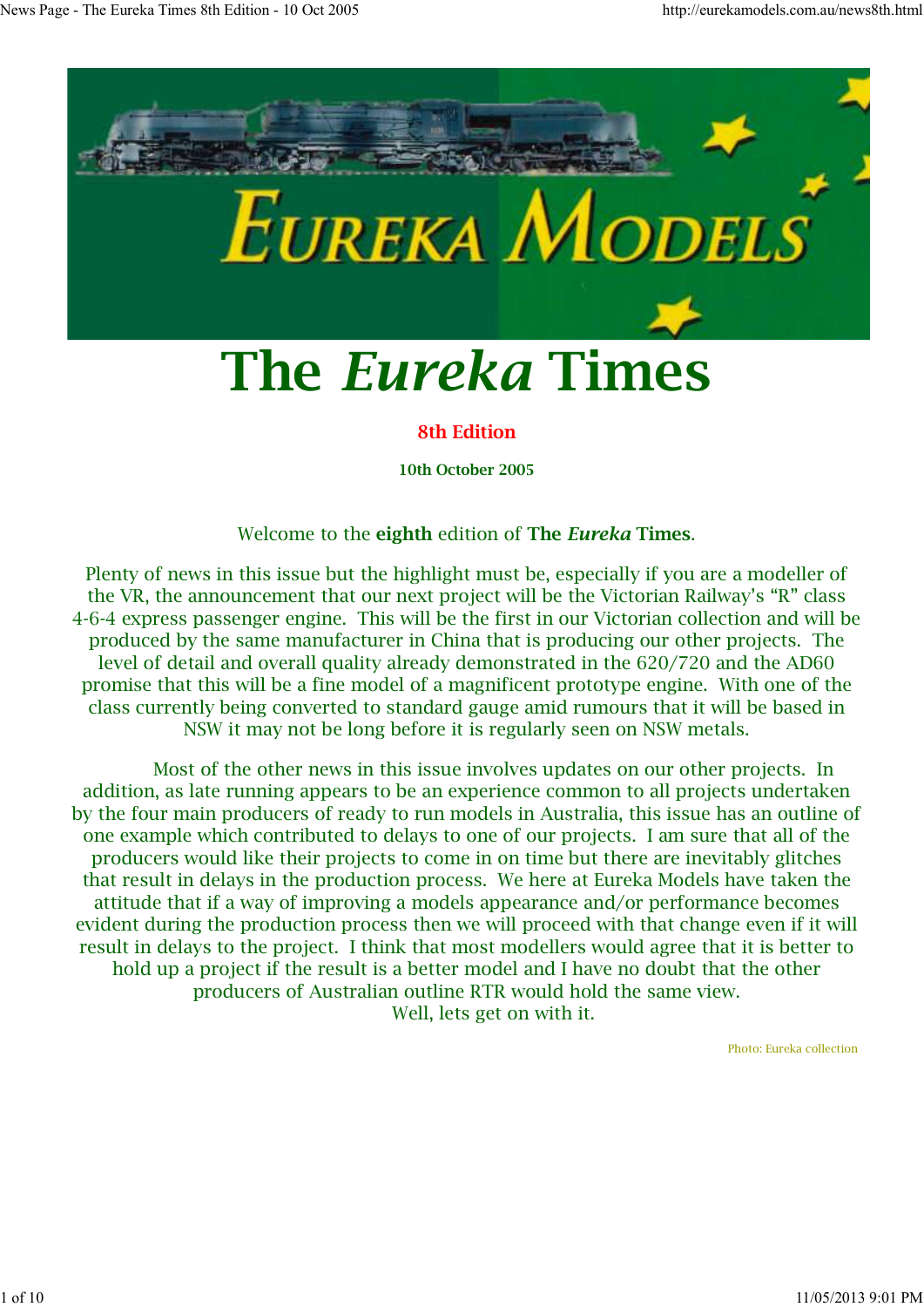

**The VR "R" Class**

Our next locomotive project after the NSWGR 38 class will be the Victorian Railways 4-6-4 express passenger engine in both coal and oil burning variations. This will be the first locomotive in our Victorian collection. Design staff at our manufacturer confirmed this week that the design drawings for the R class are nearing completion and we are starting to receive 3D images associated with design matters that need consideration. (More on this next issue.) Once the design process is complete and the drawings have been checked and signed off the tooling process will follow. The tooling process usually takes about 6 months and this is followed by a period of two months for engineering debug and preparation of paint masks. After this comes actual production and so allowing for all of this and adding a bit for the inevitable delays the "R" class should be with us towards the end of 2006.

 As part of the design process we are looking at producing a variation incorporating the modifications carried out on the WCR owned locomotive and other preserved members of the class and of course we will be producing both the coal and oil burning variations. A number of paint schemes will be produced and these along with numbers etc. will be announced in future issues of this newsletter. As with all our models QSI sound will be available as an option which means that the locomotive will be operable on both DC and DCC if the sound option is taken.

Feedback from modellers on any of these issues is most welcome.

 We here at Eureka are looking forward to bringing the outstanding quality and performance which is the hallmark of our Chinese manufacturer to the modeller of the Victorian Railways.

### **CURRENT STATUS of our other PROJECTS**

**THE 620/720 2 car Diesels:** On a visit to the factory in the second week of September we were able to see 620/720s complete except for their printed circuit boards which are awaiting the supply of some electronic components. These are expected at the factory within two weeks and so we have been told that we will see the finished models in the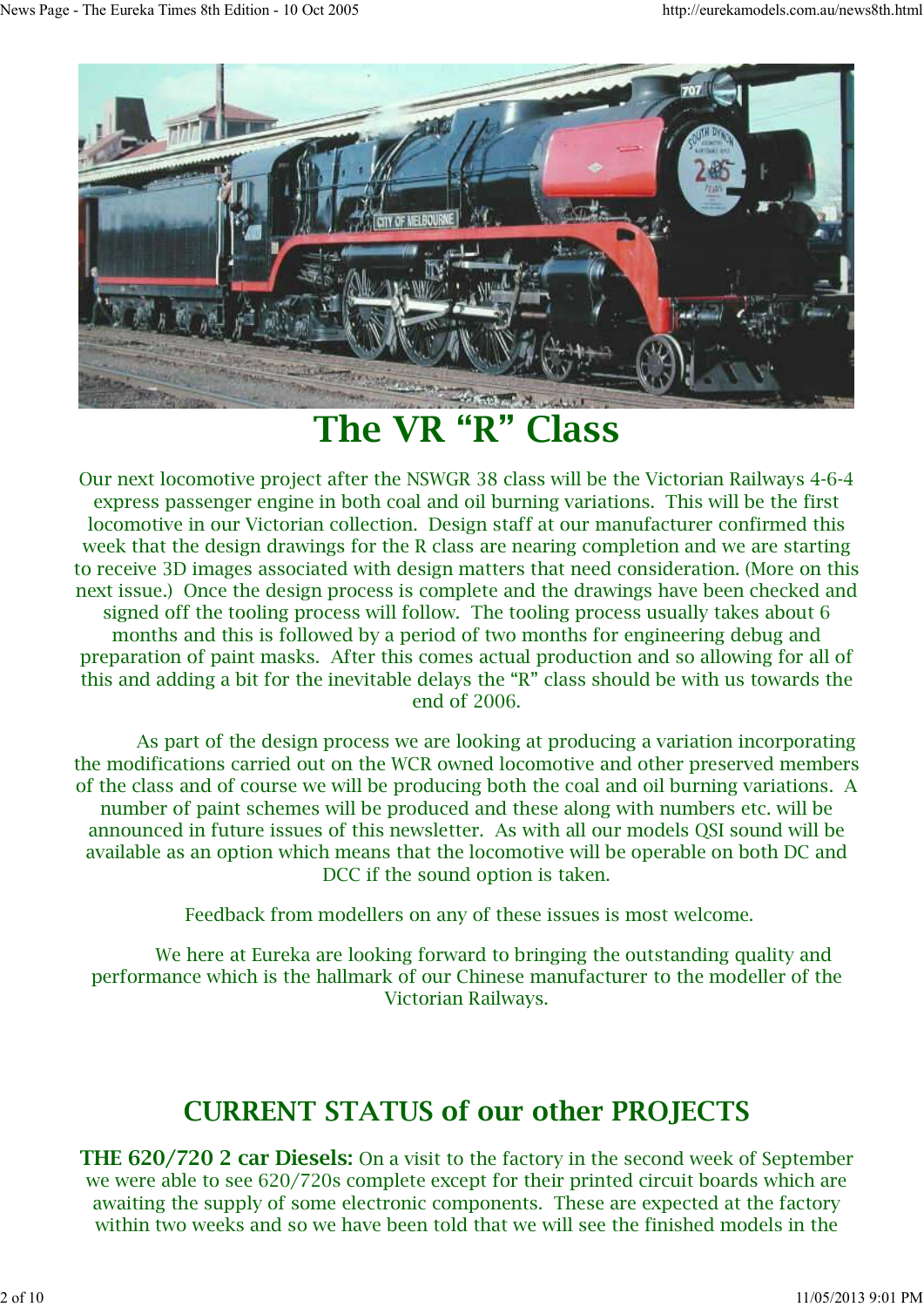#### middle of November.

 When they do arrive it will be the culmination of a process which began in March 2004 and a November delivery would represent a late arrival of about five months. There are a number of contributing factors to this late arrival but the following account of one occurrence which contributed to this delay might help to explain why such delays are almost inevitable.

 After the completion of the tooling process, a major step in the production process is the receipt of the first test shots of a model. Although the drawings on which the tooling is based are checked and re-checked the arrival of the test shots are the first real opportunity to see how the model actually looks. In the case of the 620/720s the shape of the body had been captured precisely however the headlight housing did not look quite right. Inspection of the photographic record proved inconclusive but in the end it was decided to have the headlight housing tooling modified. The following series of four images show the process that ensued. They are four of about a dozen that went back and forwards between here and the factory before a modified test shot with the "correct" shape was arrived at. This process took four weeks but the delay is just something that we and the factory are prepared to accept in order to achieve the best possible model.



Original drawing showing a rather peculiar "flat" on the top of the headlight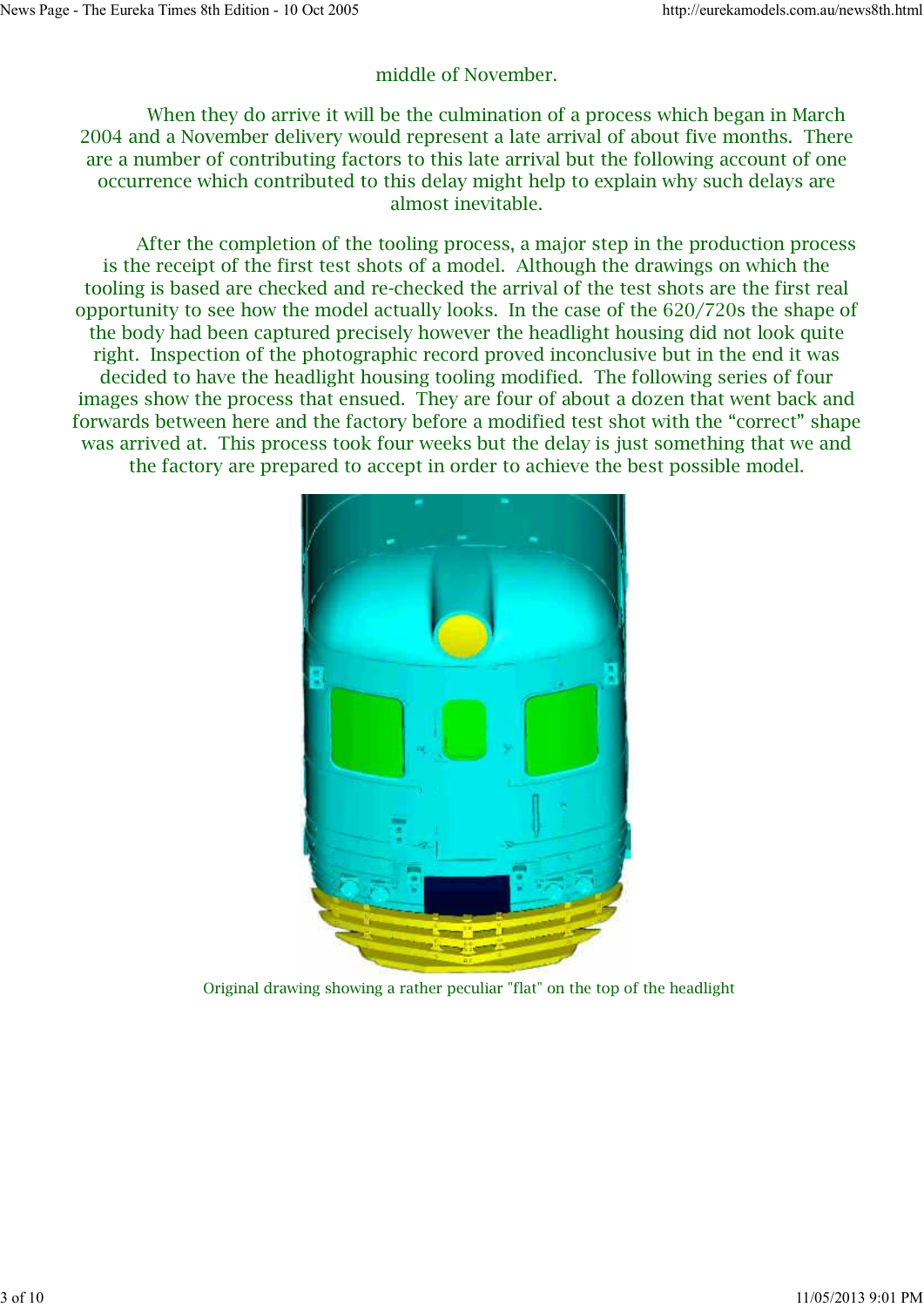

Photo from the Eureka collection sent to China showing the necessary modifications to the headlight housing



Modified test shot to show the factory what was required Photo: Eureka Models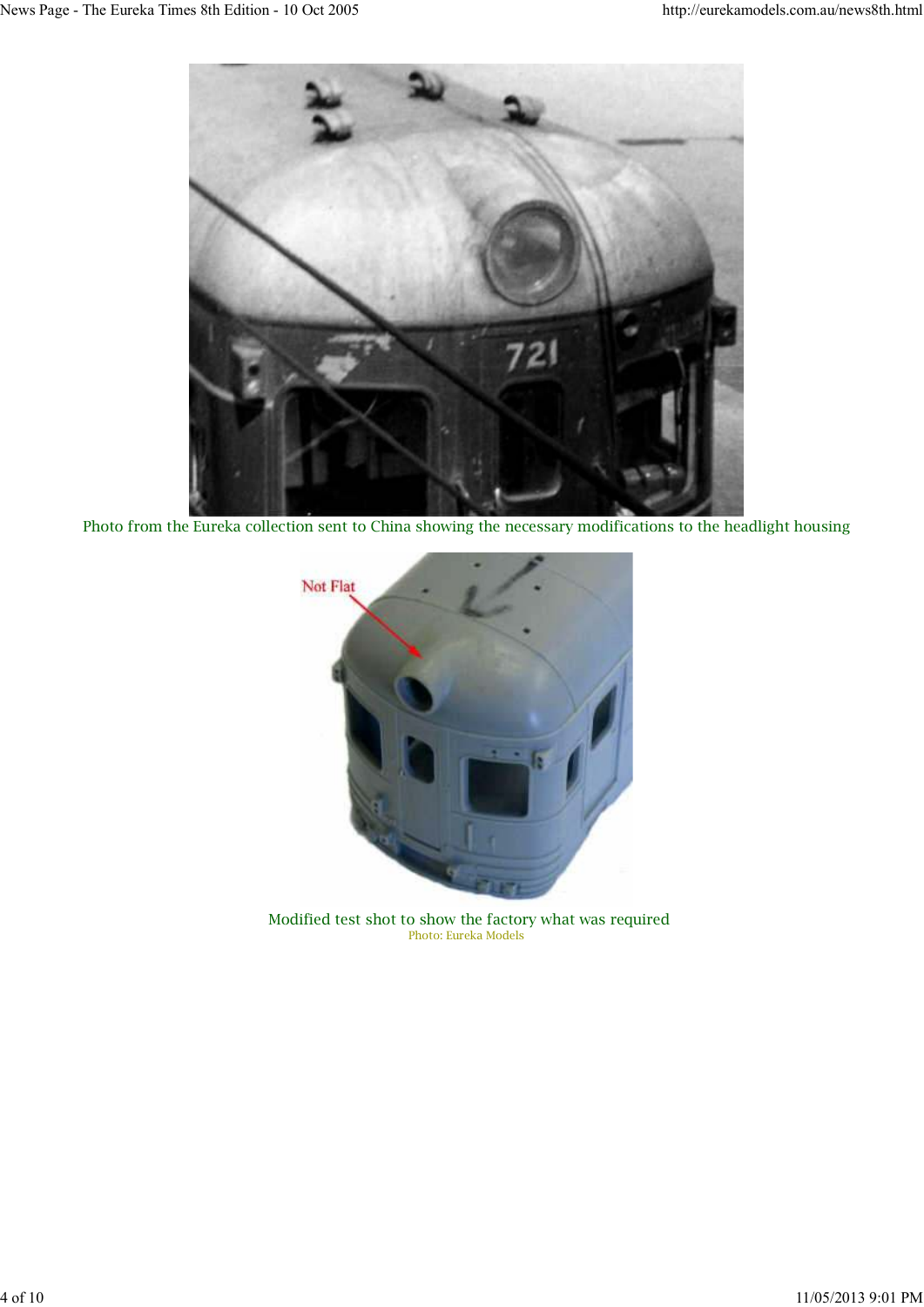

The approved re-worked drawings

The final set numbers that will be available are as follows:

|                       |                                               |                 | Sound No Sound                     |
|-----------------------|-----------------------------------------------|-----------------|------------------------------------|
|                       | Scheme 1 Tuscan Red Early Period 1961 - c1965 |                 | 621/721 621/721<br>622/722 622/722 |
|                       | Scheme 2 Tuscan Red Late Period               | 1965 - c1975    | 623/723 623/723<br>624/724 624/724 |
|                       | Scheme 3 Indian Red                           | $c1975 - c1982$ | 622/722 622/722<br>624/724 624/724 |
| Scheme 4 Reverse      |                                               | 1980 - c1985    | 625/725 623/723<br>626/726 625/725 |
| Scheme 5 <b>Candy</b> |                                               | 1982 - c1995    | 623/723 621/721<br>626/726 626/726 |

There will also be un-numbered sets available in each colour scheme.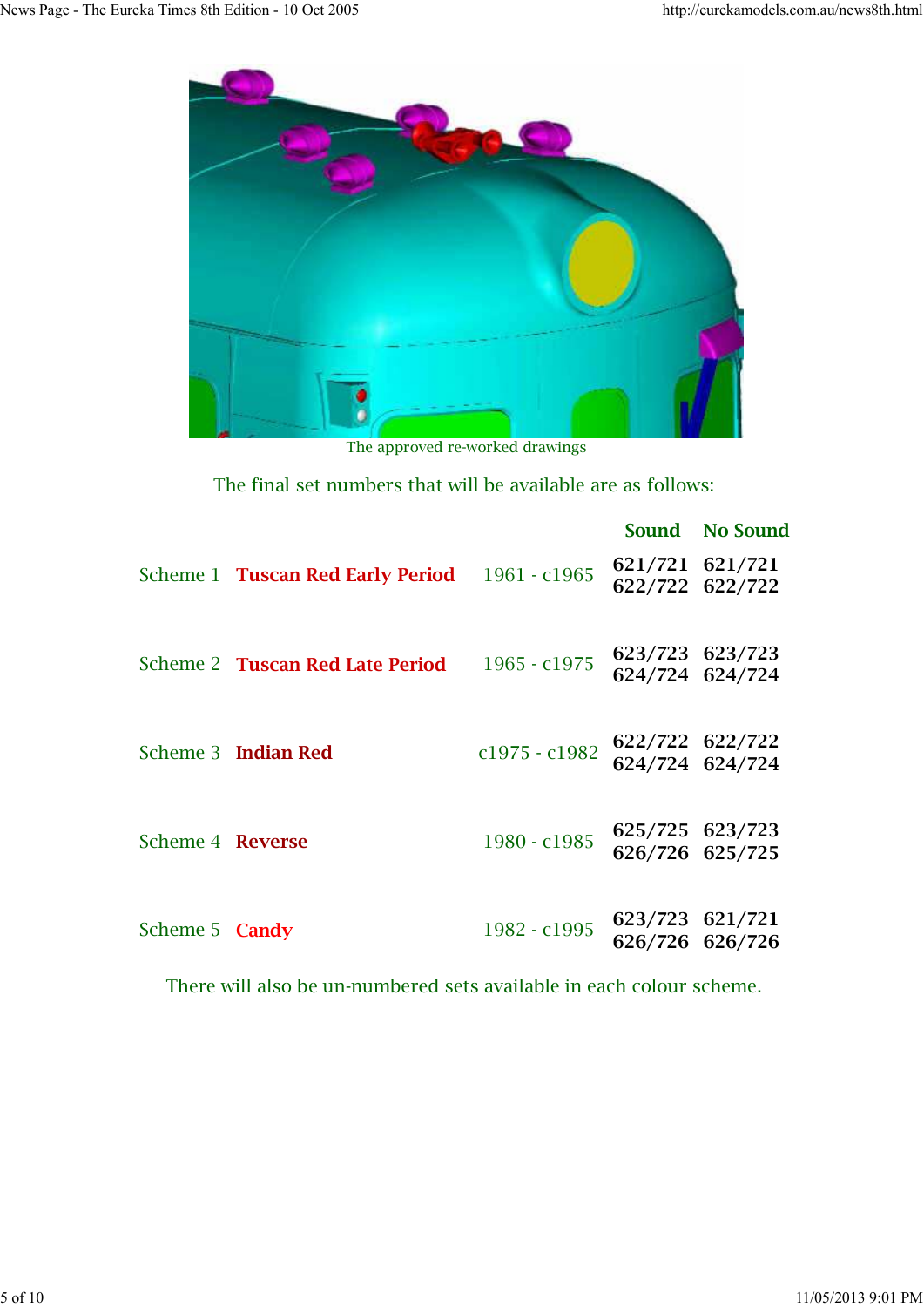

We briefly considered this variation to 621/721 but decided that those who would want it could probably manage it themselves...........



And for those who are having trouble making up their minds as to what colour scheme they prefer this photo from Bob Winch may help...........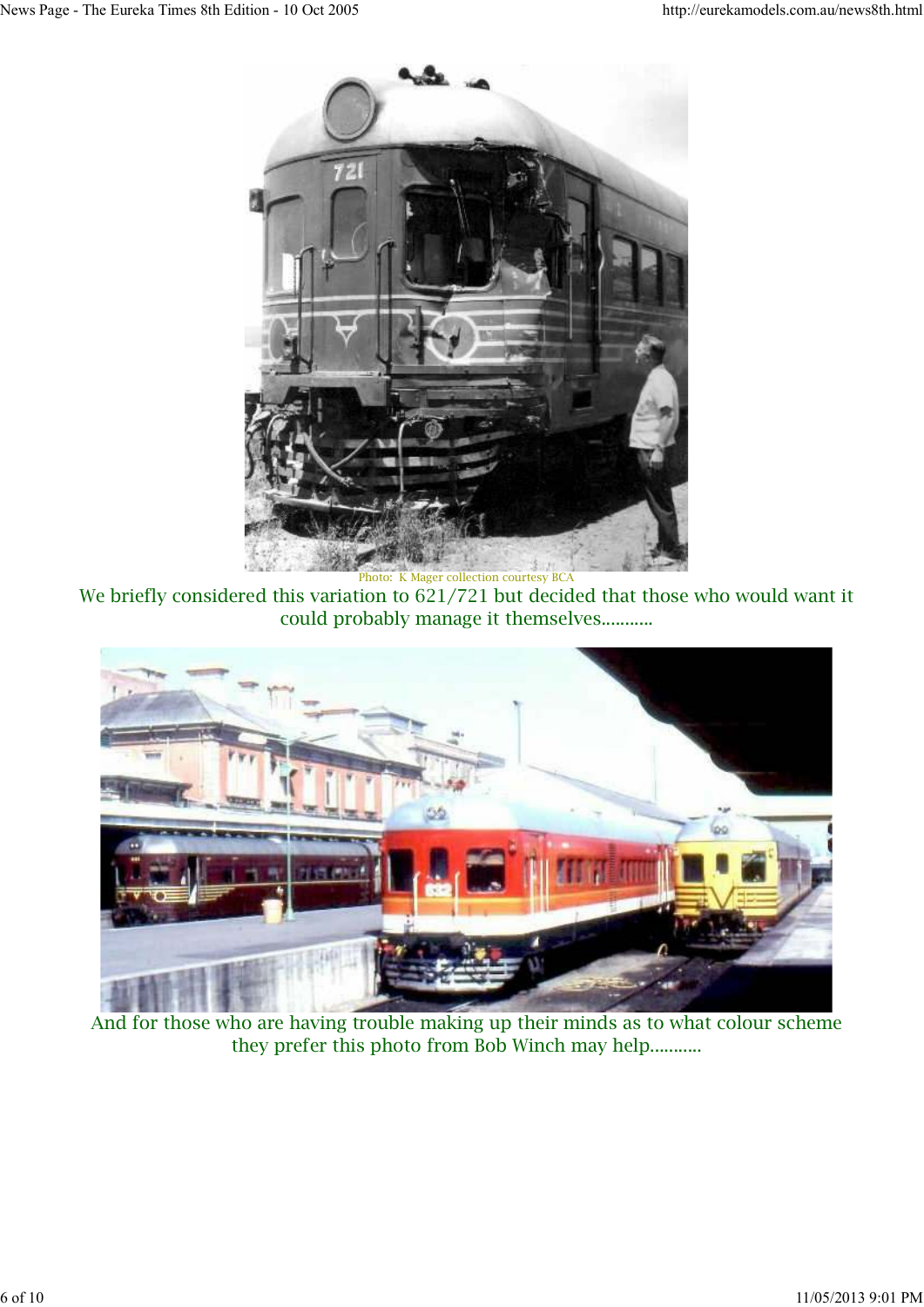

Photo: Eureka Models

**THE AD60:** We have received a working engineering sample of the AD60, seen here on *Werris Creek* being given a thorough workout as part of the "debugging" process. We have identified a few minor issues and these are currently being rectified at the factory. Once the debugging process is finished production will commence. At this stage the factory anticipates December production, though there are often unforeseen circumstances that could affect the delivery schedule, such as the one we experienced recently when a model was sent to the sound supplier, QSI, for testing. Their response was that they had designed the sound installation with only one speaker but now that they have seen the actual model they realize that they can fit two speakers in which will significantly improve the sound! However, this will require the design of a new chassis the factory now has underway. How much this will delay delivery is not known at this time but it is one of a number of changes that occur which may delay production but which ultimately result in a better model.

As a further example of what happens in the debugging period consider the following photo of the pre-production model



Photo: Ray Pilgrim

It shows a clear gap above the cylinders which somehow did not look correct to those entrusted with checking the model against the prototype.

An examination of the prototype showed that this gap is filled with piping making it almost impossible to see through the engine at this point. This piping turned out to be exhaust pipes from the cylinders and fortunately the following good photo was located and handed over to the factory for examination.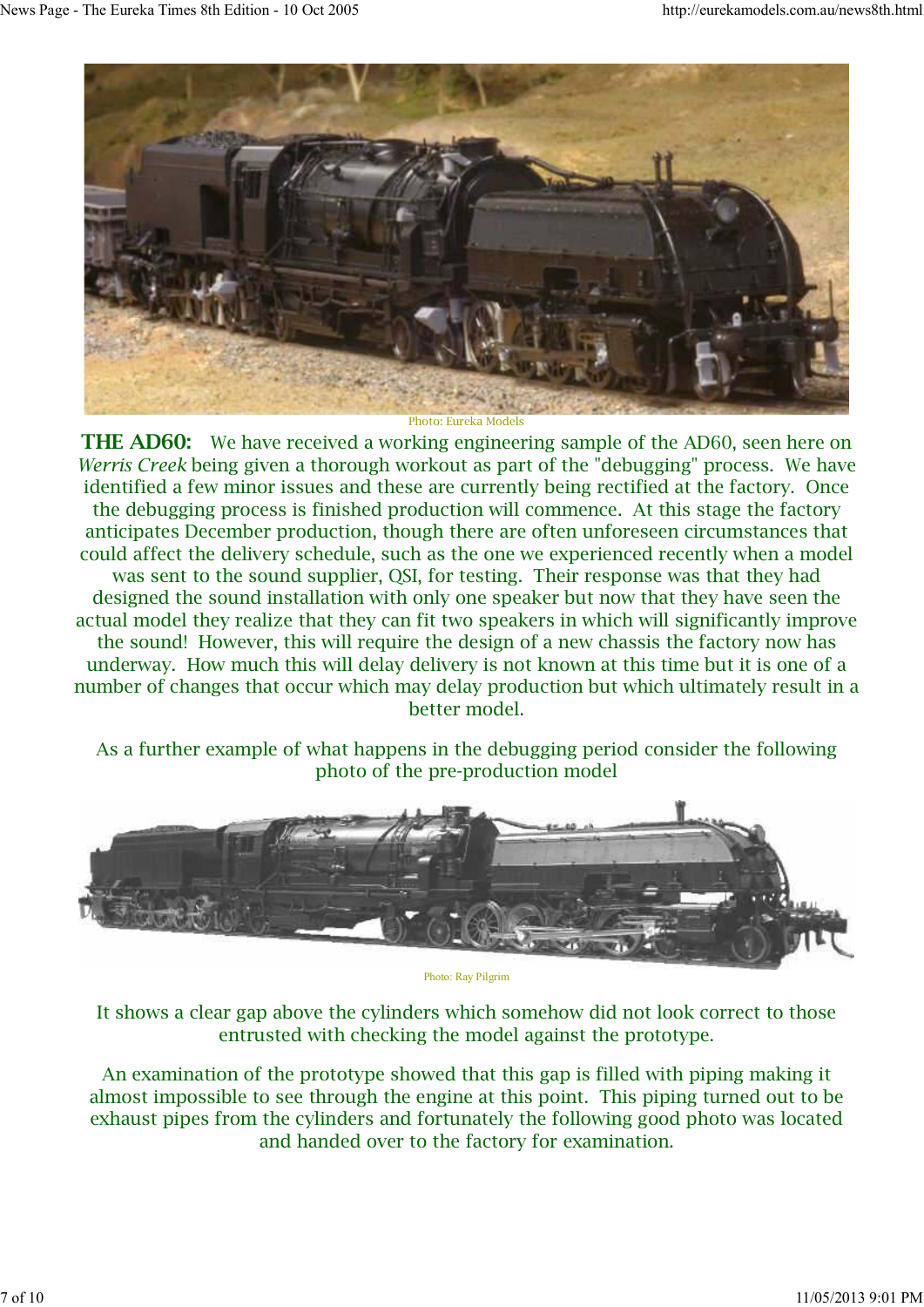

Photo: SRA photo from Eureka collection

In fact, the photos were hand delivered on a Monday during a regular visit to the factory in China. On the following Thursday we arrived back in Aus to be greeted with the following images of the proposed modifications waiting for approval!





|         | <b>AD 60 NUMBERS</b>           |         |
|---------|--------------------------------|---------|
|         | we are proposing the following |         |
| 6021    | 6023                           | $6026*$ |
| $6029*$ | 6030                           | $6031*$ |
| 6033    | $6039*$                        | 6040    |
|         | $6042*$                        |         |
|         |                                |         |

\*Dual control

 If you have already ordered a "to be advised" number, please let us know which of these you want or if you would prefer an un-numbered one. Otherwise it'll be our choice!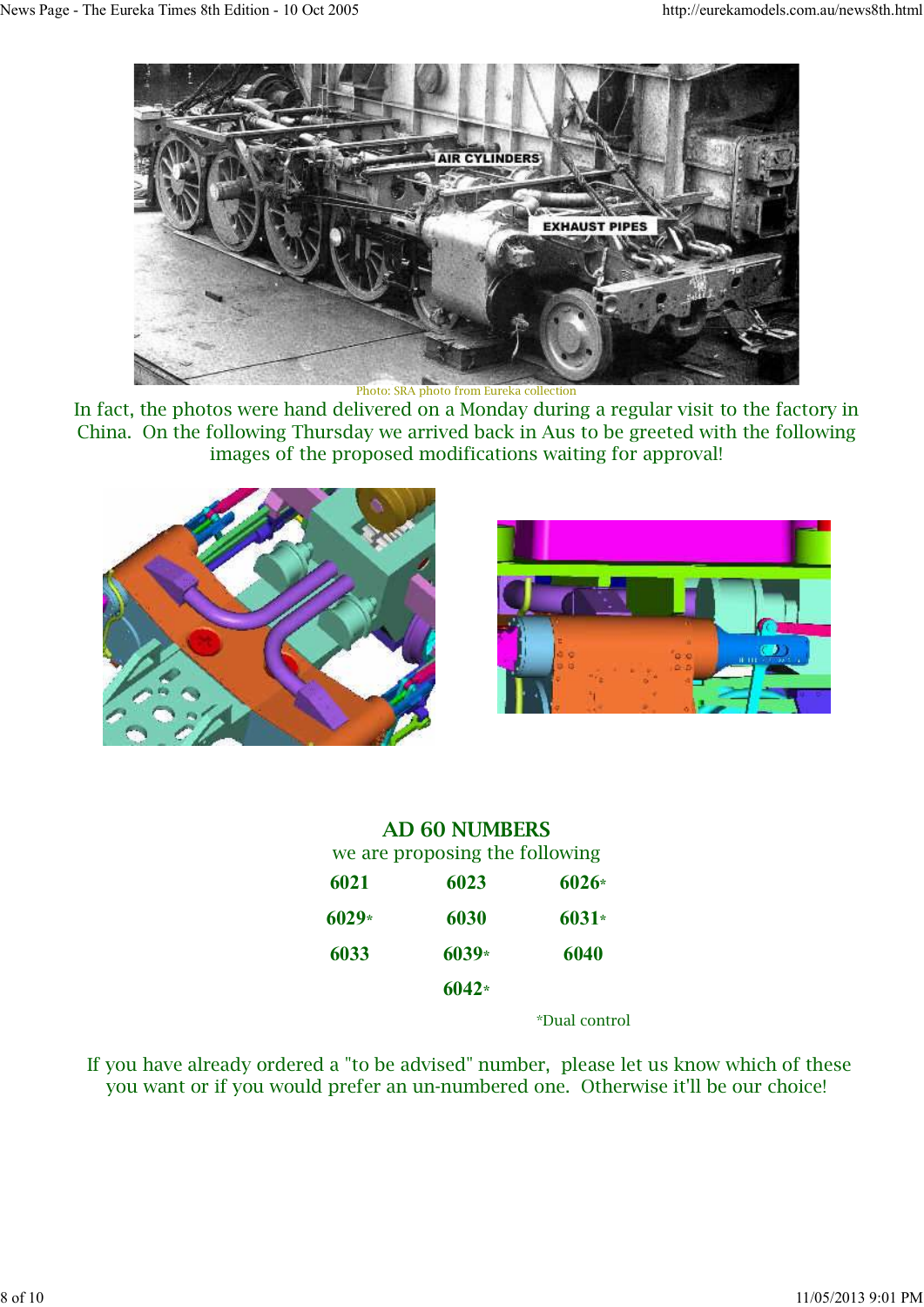

**The 38 Class:** The amended design drawings for the 38 have been received and are currently being checked. The Factory has indicated that they will commence tooling in late October which is on schedule. To whet the appetite of those who have more than just a fondness for this locomotive the above photo is provided. This is one of the 15 colour schemes that are being considered for our model.

**The D Wagon:** New buffers have been prepared for the D wagon and it is now ready to proceed to production. Delivery is expected before Christmas.

# **Email Addresses**

If you receive a paper copy of this issue but would prefer to receive an email copy or just read it on the web site please email Ron at: *eureka.m@bigpond.net.au* so that we can put you on our email notification system. You'll get the latest *Eureka* Times faster and we can use the money saved on printing and paper to produce more models!

# **Postage and delivery**

We have finalized postage and delivery arrangements with Australia Post which will allow us to offer postage, receipted delivery and insurance anywhere in Australia for a flat **\$10-** Pick-up facilities will be available. More details when the delivery dates are nearer.

# **Feedback**

We are getting plenty of feedback and comments mostly by email which we appreciate very much. I try to answer all emails as quickly as possible but inevitable some replies are